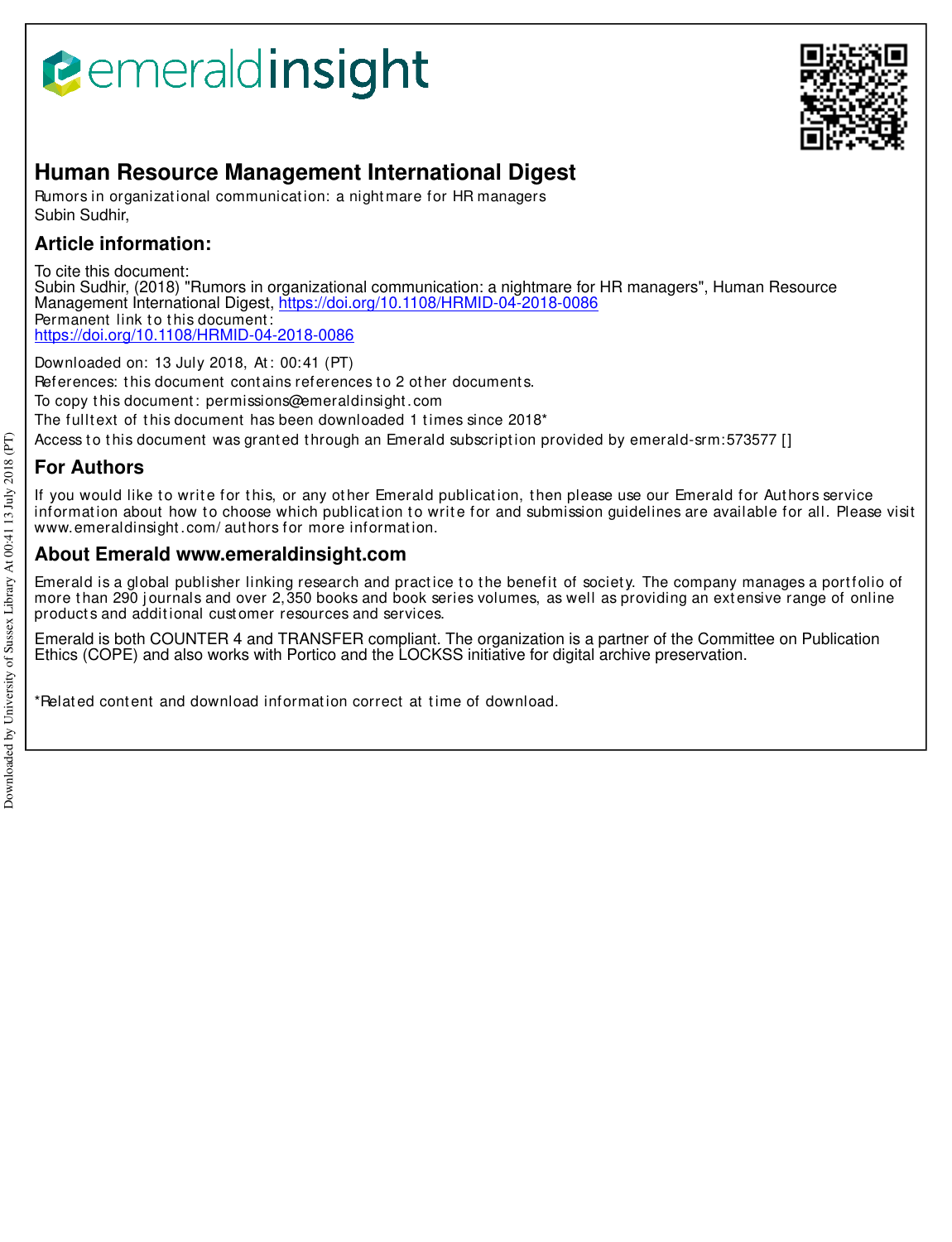# Viewpoint

## Rumors in organizational communication: a nightmare for HR managers

Subin Sudhir

E mployees often engage in informal interpersonal communication within organizations. Such communication is essential for creating a better work environment. While there are documented advantages of such communication, often, such communication is plagued by rumors. DiFonzo and Bordia (2007), define a rumor as "an unverified and instrumentally relevant information statement in circulation that arise in contexts of ambiguity, danger, or potential threat and that function to help people make sense and manage risk". Such rumors have been established to be a common outcome in an uncertain situation where there is a lack of available information. This paper will highlight the menace posed by rumors, the motivations for employees to engage in rumormongering, and possible ways to manage the spread of these rumors. be a conservation of the conservation of the conservation of the conservation of the conservation of the conservation of the conservation of the conservation of the conservation of the conservation of the conservation of

Subin Sudhir is Assistant Professor at the Indian Institute of Management Indore, Indore, India.

### Challenges with rumors within organizations

It is understood that any form of unverified information can possibly cause challenges to the HR manager. Here, are a list of possible challenges faced by HR managers while encountering such rumors:

- Collective sensemaking: Rumors are known to be a source of collective sensemaking among employees in uncertain situations. Such sensemaking can often be detrimental to the management's objectives of handling certain situations, especially in organizational change contexts.
- Mistrust and panic: It is documented that rumors often cause mistrust and anxieties among employees. Rumors associating with downsizing, acquisitions, job-security, etc. often create an environment of mistrust. Such situations often lead to fear, uncertainty, panic, and overall drop in employee motivations.
- Propagating group biases: Rumors often arise in contexts justifying group biases and group cultures. It has been established in literature that often, these rumors accentuate the biases and sub-cultures of a group of employees. These rumors create situations of discomfort for other groups, as well as create a menace to the central organizational theme, and they strengthen some shared beliefs within the company.
- Organizational citizenship behavior: Organizational citizenship behavior is a voluntary citizenship behavior expressed by employees toward the company. Often, rumors in circulation devour such citizenship behavior as rumors directly influence the employee's trust on the organization.
- Fantasy and dreams: It has been documented that many rumors are a consequence of people's fantasies and dreams. Often, in highly uncertain, ambiguous, or anxious situations, people fantasize of situations that they believe to be true. Such beliefs are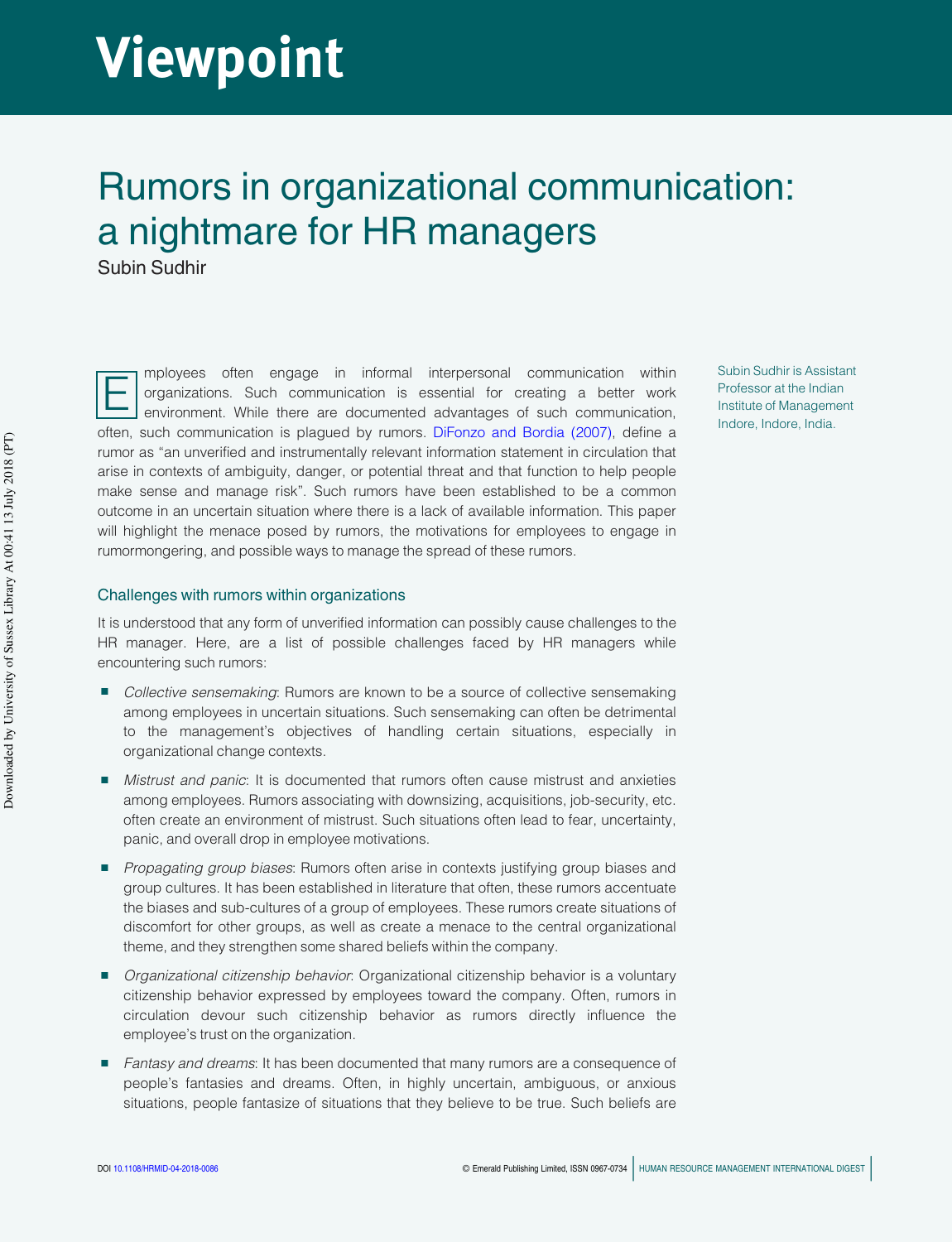propagated as rumors, which become major problem areas for HR managers who have to deal with these stories.

All of the aforementioned issues are consequences of rumor propagation within organizations, which the HR managers have to tackle. Most rumors in organizations are relatively harmless and die a natural death in some time, but some are potentially harmful. Rumors that arise and propagate in contexts of organizational change, ambiguous environmental situations, or in times of crises are the most significant as they possess the lethal ability to create great harm to the organization. It is in such contexts that the HR team should be equipped to manage such miscommunications.

### Why employees share rumors

Many documented studies (Sudhir and Unnithan, 2014) have established the motivations for employees to engage in rumor propagation. These motivations can be summarized into four major themes as listed below:

- 1. Anxiety/uncertainty management. Employees share a rumor as a mechanism to manage their anxiety and to have a better control over the situation. Often, negative rumors are shared in uncertain and ambiguous organizational situations, wherein sharing these rumors helps manage uncertainties. Employees share these rumors among one another to manage their collective anxieties.
- 2. Information sharing: It is suggested that in situations where there is no formal explanation, employees share rumors to make sense of the situation and to share valued information that could be of use to colleagues. Rumors act as a readymade explanation; they help others in need of this information and in many cases are perceived as facts while being shared for the informative value.
- 3. Relationship management: Often, rumors act as good conversational topics. The newness, entertainment value, and intrigue element of such rumors is a good source of conversation. Employees share rumors for their relationship goals, of having better workplace relationships. Such rumor sharing will focus on the effects on long-term relationship, social acceptance, need or reputation, and rumor as a conversation starter.
- 4. Self-enhancement: The self-enhancement goal refers to the need to feel good about one-self. Rumor sharing is viewed as a method to enhance self-esteem or selfconfidence, to boost one's social identity, to spread propaganda, and to consciously spread a rumor. Employees often share rumors to enhance their own self-esteem or to be part of a group. This sharing of rumor is often the most common within organizations, as employees try to showcase their ability to have access to restricted information by sharing these rumors. FOR HUMAN RESOURCE MANAGEMENT INTERNATIONAL DIGEST HUMAN RESOURCE MANAGEMENT INTERNATIONAL DIGEST PROMOTIONAL PORTS (PUNIVAL RESOURCE MANAGEMENT INTERNATIONAL DIGEST PROMOTIONAL PORTS (PUNIVAL RESOURCE MANAGEMENT INTERNATI

Employees might be motivated to share rumors for varying motivations for different situations within the organization. There could also be situations when employees share rumors for more than one reason as stated above.

#### How to manage rumor circulation?

Having discussed the problems and motivations for employees to share rumors, it is pertinent to discuss the possible strategies that HR managers could adopt to manage these rumors:

1. Investing in a rumor hotline: It is important to note that HR managers need to be first aware of rumors in circulation to manage these. It is important for organizations to have an internal mechanism to observe such rumors in everyday circulation. Quite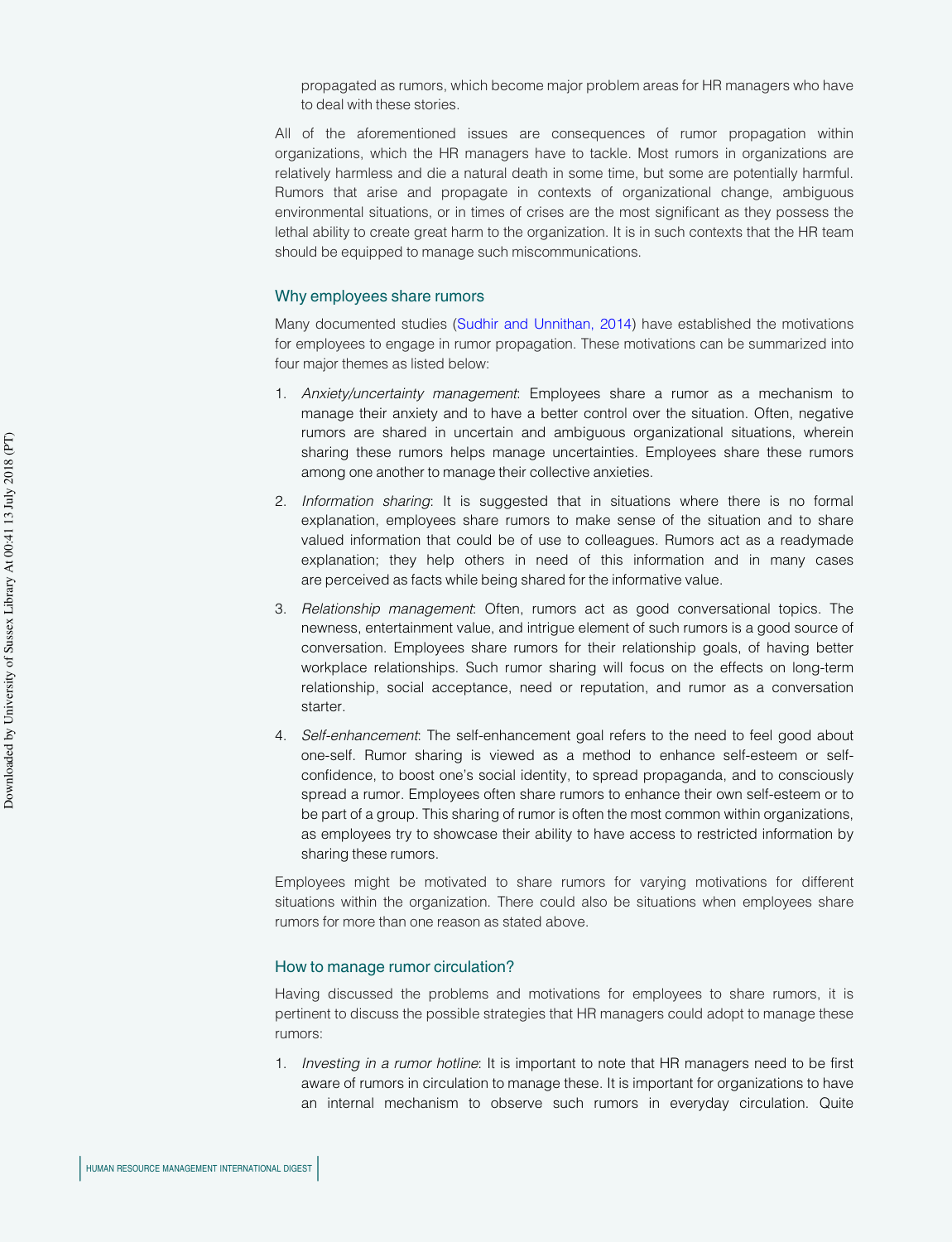frequently, the rumor in question has spread widely before the HR manager has a chance to manage it. It is a common practice for civic bodies to set up rumor hotlines in times of crises for citizens to share rumors in circulation, to clarify authenticity of such information, and to identify fact from fiction. Organizations must invest in creating a rumor hotline, similar to the whistle-blowing hotline, for employees to share and verify rumors under informal circulation within the company.

- 2. Rumor denial: Denial is the strategy wherein the HR manager can negate the rumors without providing any additional information about the situation. This strategy has limited effectiveness with regard to managing rumors, as often, denial accentuates fears by adding more clout to the rumor.
- 3. Rumor rebuttal: One of the most frequently used strategies in rumor management is rumor rebuttal. Here, the HR manager can try to dispel the rumor by providing strong justification against the rumor's authenticity. There are many possible mechanisms of rebuttal, including rebuttal against the source, rebuttal against the message, or rebuttal against the context:
	- Rebuttal against the source: HR managers can dispel the rumor by establishing the ineffectiveness or even the negative bias carried by the source. For example, if the rumor source is a disgruntled employee, the HR manager must clarify that the rumor is a malicious attempt of the said employee to tarnish the morale of other employees.
	- Rebuttal against the message: In situations where the rumor is based on factually incorrect premise or on malicious circumstances, the HR manager should try to provide authentic information to quell the rumor. Such rebuttal can help in reducing the belief in the rumor, reduce further spread, and manage any unaddressed anxiety.
	- Rebuttal against the context: Many rumors arise in fallacious contexts that define a possible future incident likely to happen. An example is a context of a future takeover by a competitor and a corresponding rumor about possible mass layoffs. Such rumors need to be dispelled by providing evidence on the contrary by senior management to pacify unnerving employees.
- 4. Bolstering: Bolstering is a common crisis management strategy, wherein the HR manager can highlight a positive aspect of the organization without specifically addressing the rumor. This strategy is an indirect communication strategy that aims to generate greater positive associations with the firm and, at the same time, does not inadvertently propagate the rumor alongside rumor management.
- 5. Acceptance and apology: In certain situations where the rumor is true, organizations must adhere to an honest communication strategy. The HR manager must accept the rumor, and in situations where the rumor is negative or potentially harmful to the employees, an apology must be given. The HR manager can also communicate measures to reduce the possible impact of the event. jumps are the control of the control of the same of the same of the same of the control of the control of the control of the control of the control of the control of the control of the control of the control of the contro
	- 6. Legal remedies: Many rumors are malicious and are propagated by employees who are vengeful against the organization. In such situations, the HR manager must try to avail legal remedies to manage these rumors and to ensure such behavior does not reoccur.

### **Conclusion**

Rumor propagation in organizations is an extremely dynamic process. The key element in rumor management is the swiftness and agility in intervention and management of rumors